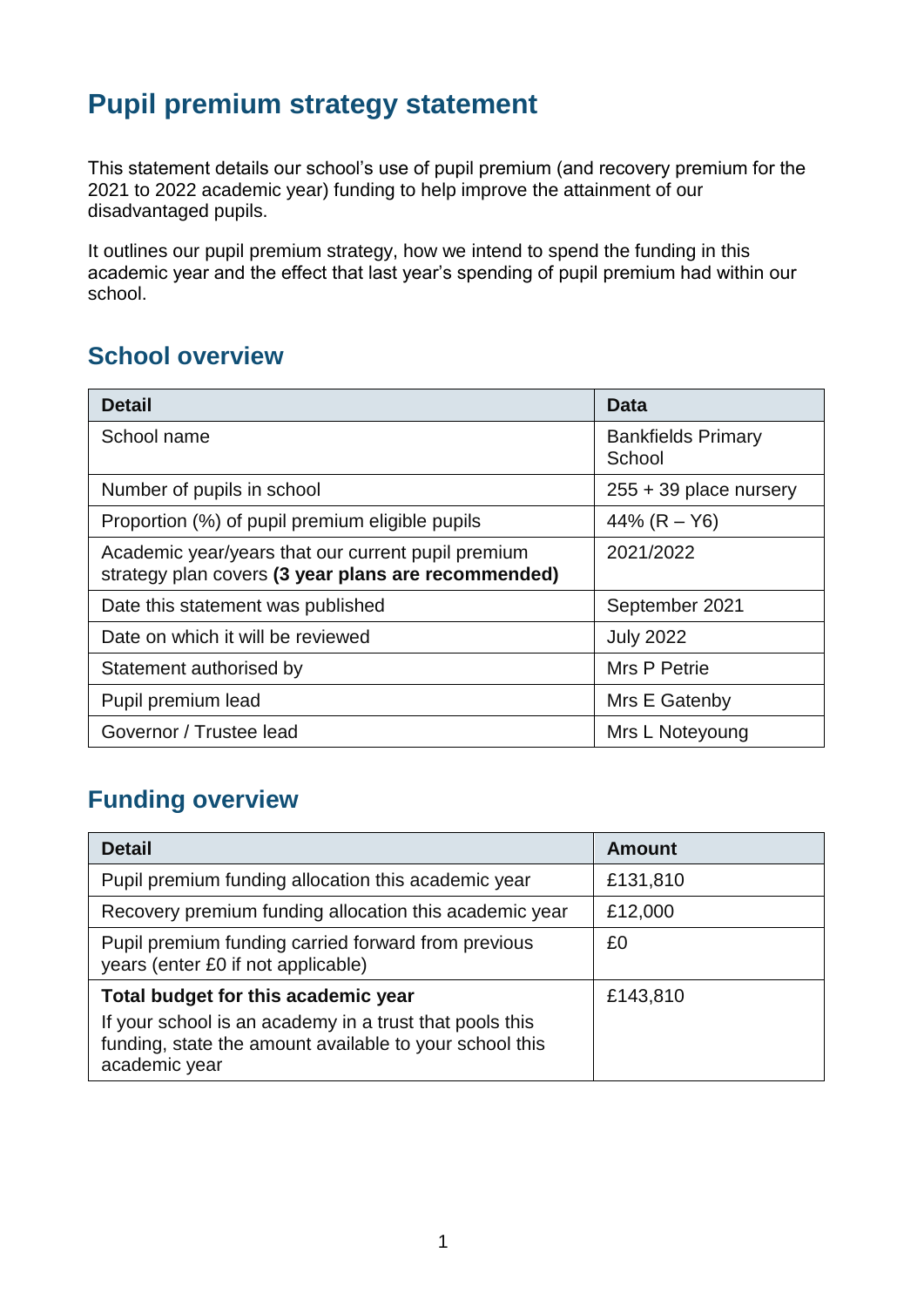# **Part A: Pupil premium strategy plan**

#### **Statement of intent**

- At Bankfields Primary School, we have high aspirations and ambitions for our children and we believe that all learners should be able to reach their full potential.
- We strongly believe that reaching your potential is not about where you come from, but instead, about developing the necessary skills and values required to succeed.
- Our ultimate goal is to remove the barriers that our disadvantaged pupils face so that they are able to achieve success in all areas of learning and to support and develop their emotional and physical well-being. We strive to ensure that all of our children receive Quality First Teaching through a rich and varied curriculum, supported by a range of experiences. This is to ensure that our disadvantaged pupils have access to the same opportunities as non-disadvantaged pupils and make excellent progress. We ensure that teaching and learning opportunities meet the needs of all pupils.
- Our Pupil Premium Strategy identifies the specific barriers that our disadvantaged pupils experience at Bankfields Primary School and addresses them through specific and measurable actions to ensure that all children reach their full potential. Funding is allocated carefully to have the maximum impact on our pupils and this is monitored and reviewed carefully throughout the year. Our spending strategy is informed by research such as that in the Education Endowment Foundation Toolkit.
- In making provision for socially disadvantaged pupils, we recognise that not all pupils who receive free school meals are socially disadvantaged. We also recognise that not all pupils who are socially disadvantaged are registered or qualify for free school meals. We reserve the right to allocate the pupil premium funding to support any pupil or groups of pupils who have been identified as being socially disadvantaged and at risk of underachievement.

## **Challenges**

This details the key challenges to achievement that we have identified among our disadvantaged pupils.

| <b>Challenge</b><br>number | <b>Detail of challenge</b>                                                                                                                                               |
|----------------------------|--------------------------------------------------------------------------------------------------------------------------------------------------------------------------|
|                            | Overall less home support to with learning e.g. not completing homework or<br>reading, lack of parental engagement, challenges in contacting or meeting with<br>parents. |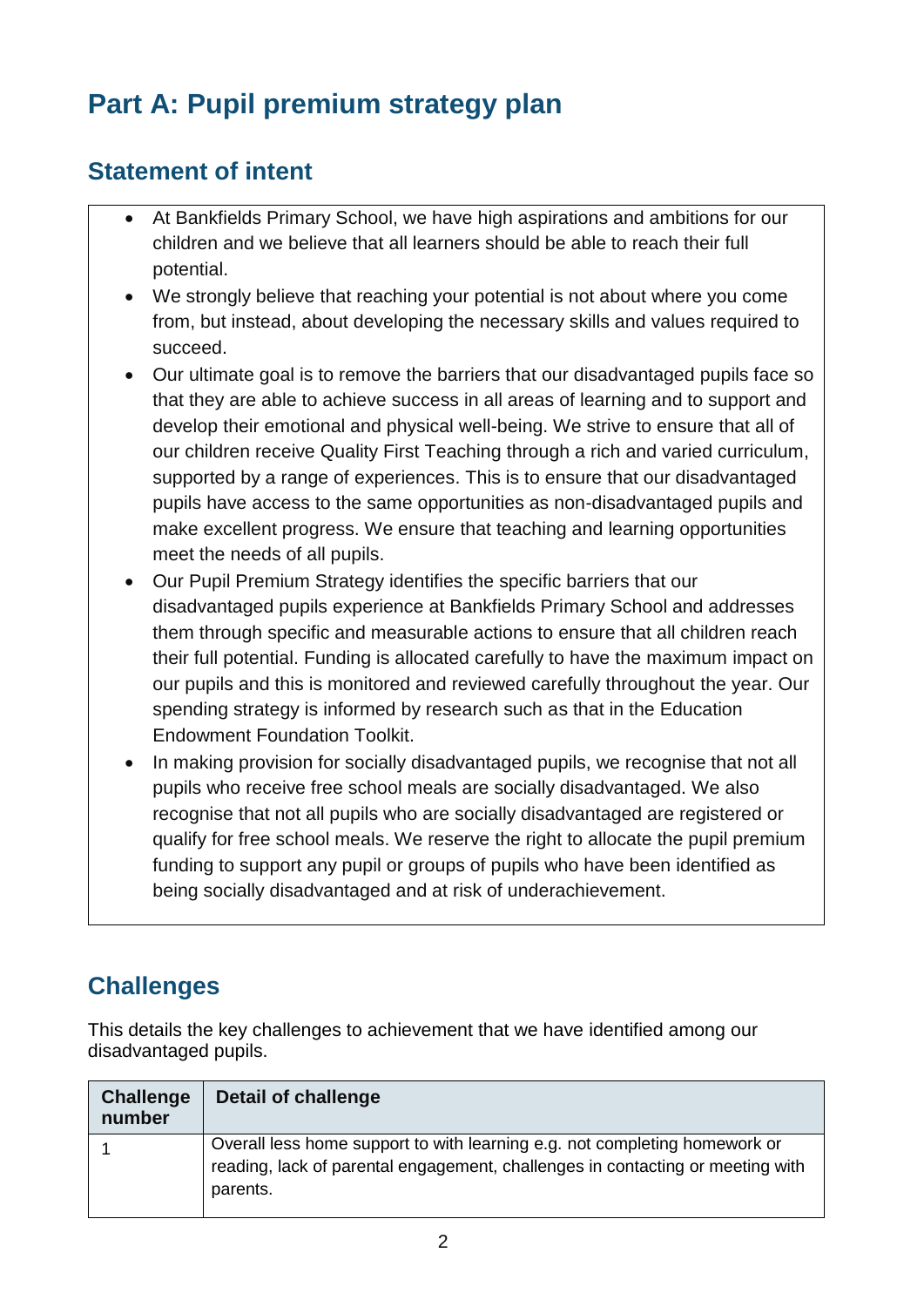|   | Difficulties with basic literacy and numeracy skills.                                      |
|---|--------------------------------------------------------------------------------------------|
| 3 | Low aspirations.                                                                           |
|   | Poor auditory memory and retention skills.                                                 |
| 5 | Social and emotional barriers.                                                             |
| 6 | Complex home-lives                                                                         |
|   | Limited or no experience of the world beyond their local environment.                      |
| 8 | Lack of resilience when things get a little more challenging, especially with<br>learning. |

### **Intended outcomes**

This explains the outcomes we are aiming for **by the end of our current strategy plan**, and how we will measure whether they have been achieved.

| <b>Intended outcome</b>                                                                                                                                                           | <b>Success criteria</b>                                                                                                                                                 |
|-----------------------------------------------------------------------------------------------------------------------------------------------------------------------------------|-------------------------------------------------------------------------------------------------------------------------------------------------------------------------|
| Our disadvantaged children will be supported<br>in recovering lost learning through the use of<br>additional support staff support.                                               | Our disadvantaged pupils will make<br>excellent progress over the year. Gaps in<br>their learning, that have emerged as a result<br>of the pandemic, will be addressed. |
| A high level of staffing will be maintained<br>which will result in improved outcomes for our<br>disadvantaged pupils.                                                            | Disadvantaged pupil progress will be at<br>least good in each year group and any gap<br>between disadvantaged and non-<br>disadvantaged pupils will be reduced.         |
| To enable an increased number of our KS2<br>disadvantaged children to experience a<br>residential visit.                                                                          | A higher proportion of disadvantaged pupils<br>will attend Robinwood residential to broaden<br>their life experiences.                                                  |
| To support the mental health and well-being<br>of our disadvantaged pupils.                                                                                                       | Our disadvantaged pupils will have regular<br>access to Thrive, Theraplay, counselling to<br>support their mental health and well-being.                                |
| Out of hours provision will be available and<br>accessible to our vulnerable pupils when it is<br>needed.                                                                         | An increased proportion of our low-income<br>families will access out-of-hours provision for<br>their children when it is needed.                                       |
| To improve outcomes in reading, writing and<br>maths for our disadvantaged children.                                                                                              | The proportion of our disadvantaged pupils<br>achieving the expected standard or greater<br>depth in RWM will increase.                                                 |
| Educational visits will be available to all pupils<br>which will broaden their experiences, inspire<br>our pupils and stimulate their curiosity for<br>learning.                  | Progress will be measured through the<br>curriculum outcomes for our children,<br>discussions with them and through feedback<br>from staff.                             |
| All pupils will be offered toast and fruit in<br>school each day to ensure that they all have<br>access to a healthy breakfast, are not hungry<br>and can maintain concentration. | Feedback from the children and staff as well<br>as observations of pupil concentration and<br>learning behaviour.                                                       |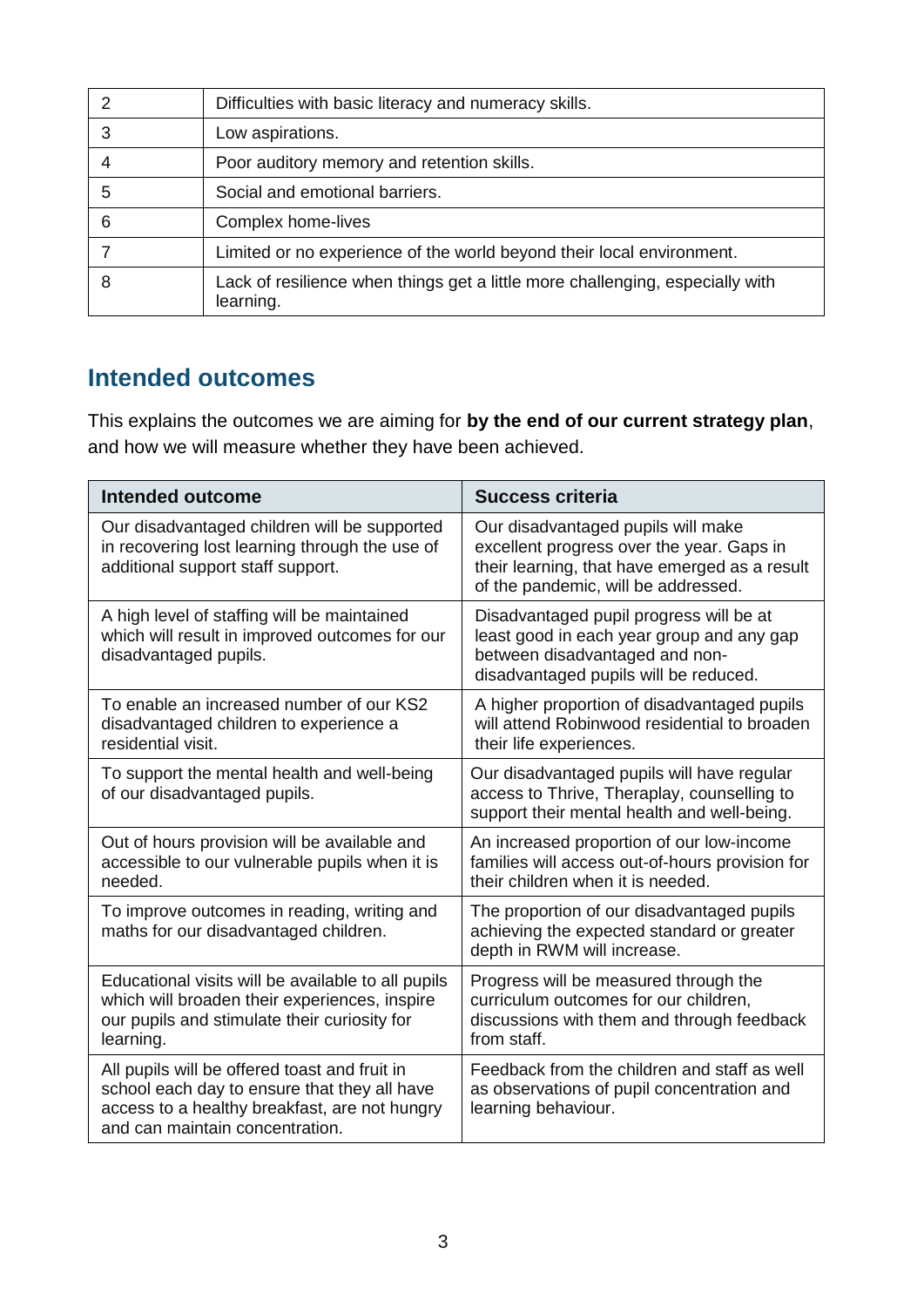### **Activity in this academic year**

This details how we intend to spend our pupil premium (and recovery premium funding) **this academic year** to address the challenges listed above.

#### **Teaching (for example, CPD, recruitment and retention)**

Budgeted cost: £ 89,340

| <b>Activity</b>                                                                                                                                                                                                                                | Evidence that supports this approach                                                                                                                                                                                                                                                                                                                                                                                 | <b>Challenge</b><br>number(s)<br>addressed | <b>Pupil</b><br><b>Premium</b><br>and<br><b>Recovery</b><br><b>Funding</b><br><b>Allocation</b> |
|------------------------------------------------------------------------------------------------------------------------------------------------------------------------------------------------------------------------------------------------|----------------------------------------------------------------------------------------------------------------------------------------------------------------------------------------------------------------------------------------------------------------------------------------------------------------------------------------------------------------------------------------------------------------------|--------------------------------------------|-------------------------------------------------------------------------------------------------|
| To provide increased<br><b>Teaching Assistant support</b><br>across school, particularly in<br>EYFS and KS1, to support<br>early development and<br>recovery of lost learning.                                                                 | Small group tuition - EEF +4 months.<br>$\bullet$<br>Enabling higher levels of 1:1 feedback<br>$\bullet$<br>and intervention $-$ EEF $+$ 8 months.<br>Teaching assistants $-$ EEF $+$ 1 month.<br>$\bullet$<br>Early Years Interventions - EEF +5<br>$\bullet$<br>months.                                                                                                                                            | 1,2,3,4,5,8                                | £33,345                                                                                         |
| Maintain a high level of<br>staffing in KS2 and an<br>additional teacher in Upper<br><b>KS2.</b>                                                                                                                                               | Enabling higher levels of 1:1 feedback<br>$\bullet$<br>and intervention $-EEF + 8$ months.<br>Reducing class sizes $-$ EEF $+$ 3 months.<br>$\bullet$<br>Teachers facilitating a collaborative<br>$\bullet$<br>learning approach $-$ EEF $+$ 5 months.                                                                                                                                                               | 1,2,3,4,5,6,8                              | £50895                                                                                          |
| Steel River MAT joint PD<br>Day for all staff with a focus<br>on developing our recovery<br>curriculum in order to secure<br>the best possible outcomes<br>for our pupils. (Recovery<br>premium)                                               | A wealth of research including that from<br>$\bullet$<br>the EEF, The Teacher Development<br>Trust and others demonstrate the<br>importance of effective development of<br>teachers and teaching assistants in order<br>to improve teaching and learning. This is<br>particularly important when focusing on<br>the core components of our recovery<br>curriculum and supporting our children<br>after the pandemic. | 2,3,4                                      | £500                                                                                            |
| <b>Steel River Trust</b><br><b>Improvement Team</b><br>monitoring and support to<br>improve teaching and<br>learning across school. This<br>will support staff with the<br>implementation of our<br>recovery curriculum.<br>(Recovery premium) | Research from the EEF and Teacher<br>Development Trust highlights the<br>importance of staff development with a<br>direct focus on outcomes for pupils.                                                                                                                                                                                                                                                              | 2,3,4                                      | £2000                                                                                           |
| Subject Leader development<br>training closely linked to our<br>curriculum recovery. This will                                                                                                                                                 | Research from the EEF and Teacher<br>$\bullet$<br>Development Trust highlights the                                                                                                                                                                                                                                                                                                                                   | 2, 3, 4, 7, 8                              | £2600<br>subject<br>leader 1/2                                                                  |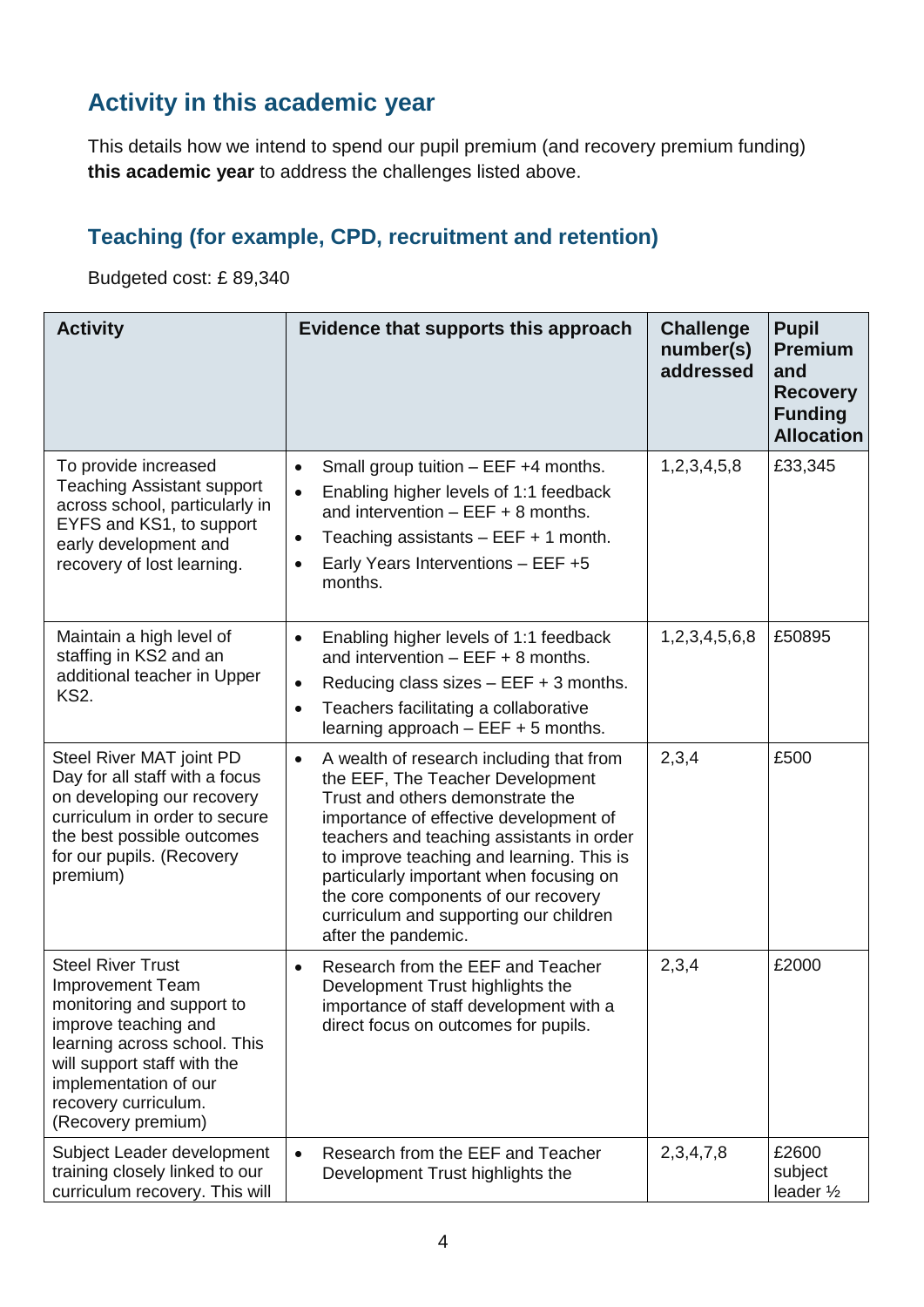| enable SLT to support all of<br>our subject leaders to<br>increase their leadership<br>capacity. In turn, all subject<br>leaders will strengthen their<br>ability to support other staff<br>in improving teaching and<br>learning. (Recovery<br>premium) | importance of staff development with a<br>direct focus on outcomes for pupils. | $day + 2$<br><b>SLT</b><br>member. |
|----------------------------------------------------------------------------------------------------------------------------------------------------------------------------------------------------------------------------------------------------------|--------------------------------------------------------------------------------|------------------------------------|
|----------------------------------------------------------------------------------------------------------------------------------------------------------------------------------------------------------------------------------------------------------|--------------------------------------------------------------------------------|------------------------------------|

#### **Targeted academic support (for example, tutoring, one-to-one support structured interventions)**

Budgeted cost: £ 19,000

| <b>Activity</b>                                                                                                               | Evidence that supports this approach                                                                                                                                                                                                                                                                                                                                                                                                                                                                                                                                                                                                                                   | <b>Challenge</b><br>number(s)<br>addressed | <b>Pupil</b><br><b>Premium</b><br>and<br><b>Recovery</b><br><b>Funding</b><br><b>Allocation</b> |
|-------------------------------------------------------------------------------------------------------------------------------|------------------------------------------------------------------------------------------------------------------------------------------------------------------------------------------------------------------------------------------------------------------------------------------------------------------------------------------------------------------------------------------------------------------------------------------------------------------------------------------------------------------------------------------------------------------------------------------------------------------------------------------------------------------------|--------------------------------------------|-------------------------------------------------------------------------------------------------|
| To provide after-school<br>tuition/booster sessions<br>from Y2 - Y6 for children<br>who are at risk of<br>underachieving.     | Small group tuition - EEF +4 months.<br>$\bullet$<br>Enabling higher levels of 1:1 feedback<br>$\bullet$<br>and intervention $-$ EEF $+$ 8 months.<br>Reading comprehension strategies -<br>$\bullet$<br>$EEF + 6$ months.                                                                                                                                                                                                                                                                                                                                                                                                                                             | 2,3,4                                      | £5000                                                                                           |
| To invest in updating our<br>technology across school in<br>order to enhance Quality<br>First Teaching. (Recovery<br>premium) | A of research supports the positive<br>impact that access to high-quality<br>technology has on pupil outcomes and to<br>prepare them for the next stages of<br>learning.<br>The DfE strategy Realising the potential<br>$\bullet$<br>of technology in education 2019 states,<br>We are living in a digitally enabled world<br>where technology is increasingly part of<br>our society. We owe it to our young<br>people, and to anyone who wants to<br>upskill, to do more to explore and reap<br>the benefits that technology can bring.<br>The effective use of technology can also<br>$\bullet$<br>reduce teacher workload and support<br>professional development. | 1, 2, 3, 7, 8                              | £15,000                                                                                         |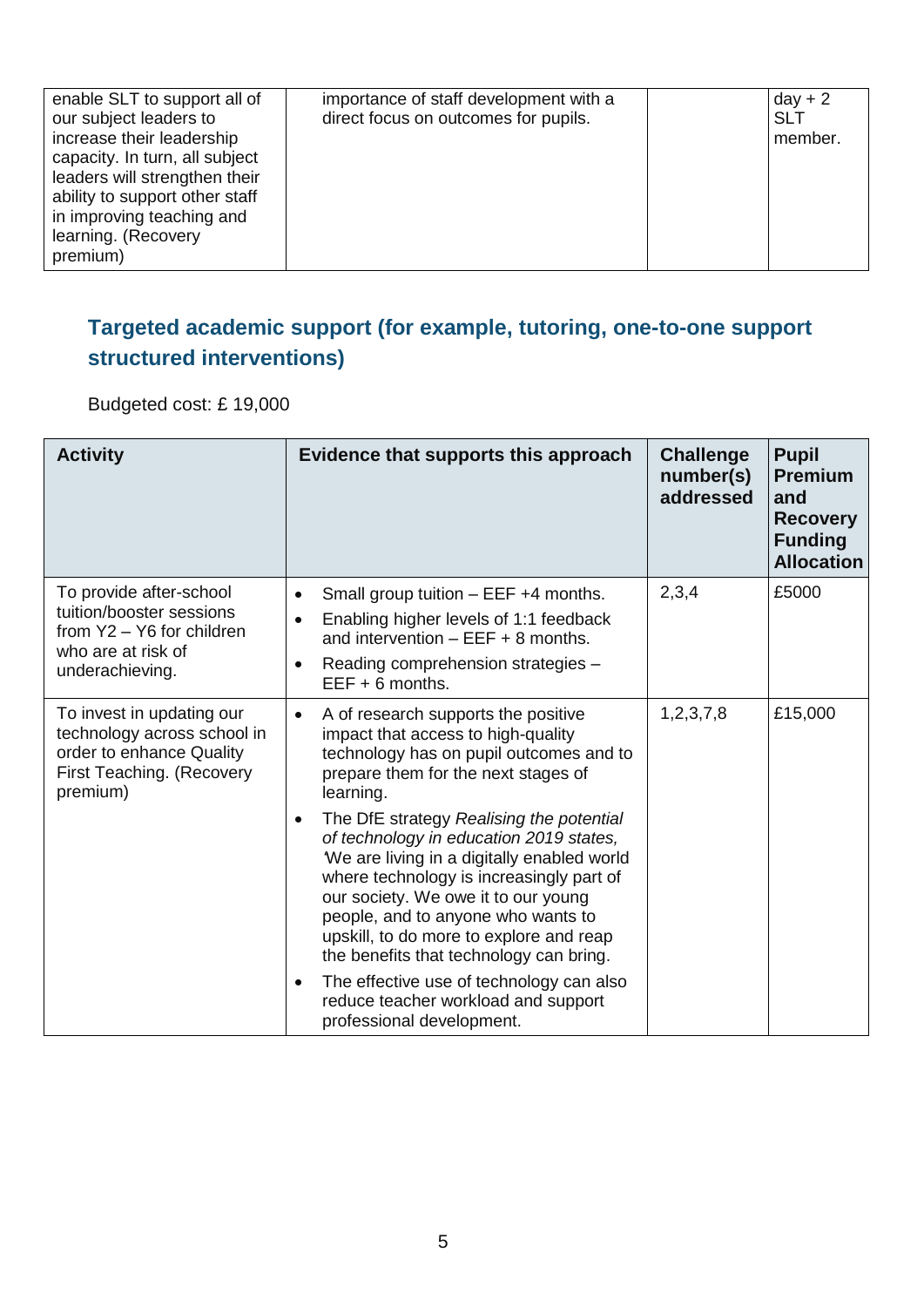### **Wider strategies (for example, related to attendance, behaviour, wellbeing)**

Budgeted cost: £37,240

| <b>Activity</b>                                                                                                                                                                          | <b>Evidence that supports this</b><br>approach                                                                                                                                                                                                                                                                                                                | <b>Challenge</b><br>number(s)<br>addressed | <b>Pupil</b><br><b>Premium</b><br>and<br><b>Recovery</b><br><b>Funding</b><br><b>Allocation</b> |
|------------------------------------------------------------------------------------------------------------------------------------------------------------------------------------------|---------------------------------------------------------------------------------------------------------------------------------------------------------------------------------------------------------------------------------------------------------------------------------------------------------------------------------------------------------------|--------------------------------------------|-------------------------------------------------------------------------------------------------|
| To heavily subsidise our<br>residential visit to Robinwood<br>to enable a greater number of<br>our disadvantaged children to<br>be able to attend and broaden<br>their life experiences. | Outdoor adventure learning $-$ EEF $+$ 4<br>$\bullet$<br>months.<br>Social and emotional learning - EEF<br>$+4$ months.                                                                                                                                                                                                                                       | 3,5,6,7,8                                  | £4000                                                                                           |
| To provide the Rubies<br>intervention programme to our<br>Y6 girls to develop self-esteem,<br>resilience and self-worth.                                                                 | Feedback and positive impact on our<br>$\bullet$<br>Y6 girls over the last 3 years of<br>engaging with the project.<br>Social and emotional learning - EEF<br>$\bullet$<br>$+4$ months.                                                                                                                                                                       | 1,3,5,6,8                                  | £880                                                                                            |
| To continue to embed our<br>Thrive, counselling and<br>Theraplay practices across<br>school to support our children's<br>emotional well-being and<br>mental health.                      | Social and emotional learning - EEF<br>$\bullet$<br>$+4$ months.<br>Early Years Interventions - EEF + 5<br>$\bullet$<br>months.                                                                                                                                                                                                                               | 1,5,6,8                                    | £15,360                                                                                         |
| To subsidise our out-of-hours<br>provision for vulnerable<br>children to make the provision<br>accessible for low-income<br>families.                                                    | Parental engagement - EEF + 3<br>$\bullet$<br>months.<br>Feedback from parents about how the<br>$\bullet$<br>provision supports their ability to be<br>able to go to work or fulfil other<br>commitments whilst their children are<br>well-cared for.                                                                                                         | 1,3,5,6                                    | £1000                                                                                           |
| To heavily subsidise<br>educational experiences and<br>visits for all children to inspire<br>our pupils and stimulate their<br>curiosity for learning.                                   | Outdoor adventure learning $-$ EEF $+$ 4<br>٠<br>months.<br>Sports participation $-$ EEF $+ 2$<br>months.                                                                                                                                                                                                                                                     | 5, 7                                       | £5000                                                                                           |
| To provide two members of<br>staff to prepare free breakfast<br>for all children across school<br>each day to ensure that every<br>child has access to a healthy<br>breakfast.           | No EEF research around this but this<br>$\bullet$<br>approach is supported by our work<br>with Magic Breakfast with their focus<br>on 'No child too hungry to learn'. We<br>have witnessed the positive impact it<br>has had on all of our pupils in terms of<br>their energy levels, ability to focus and<br>the positive response to breakfast<br>each day. | 5,6                                        | £5000                                                                                           |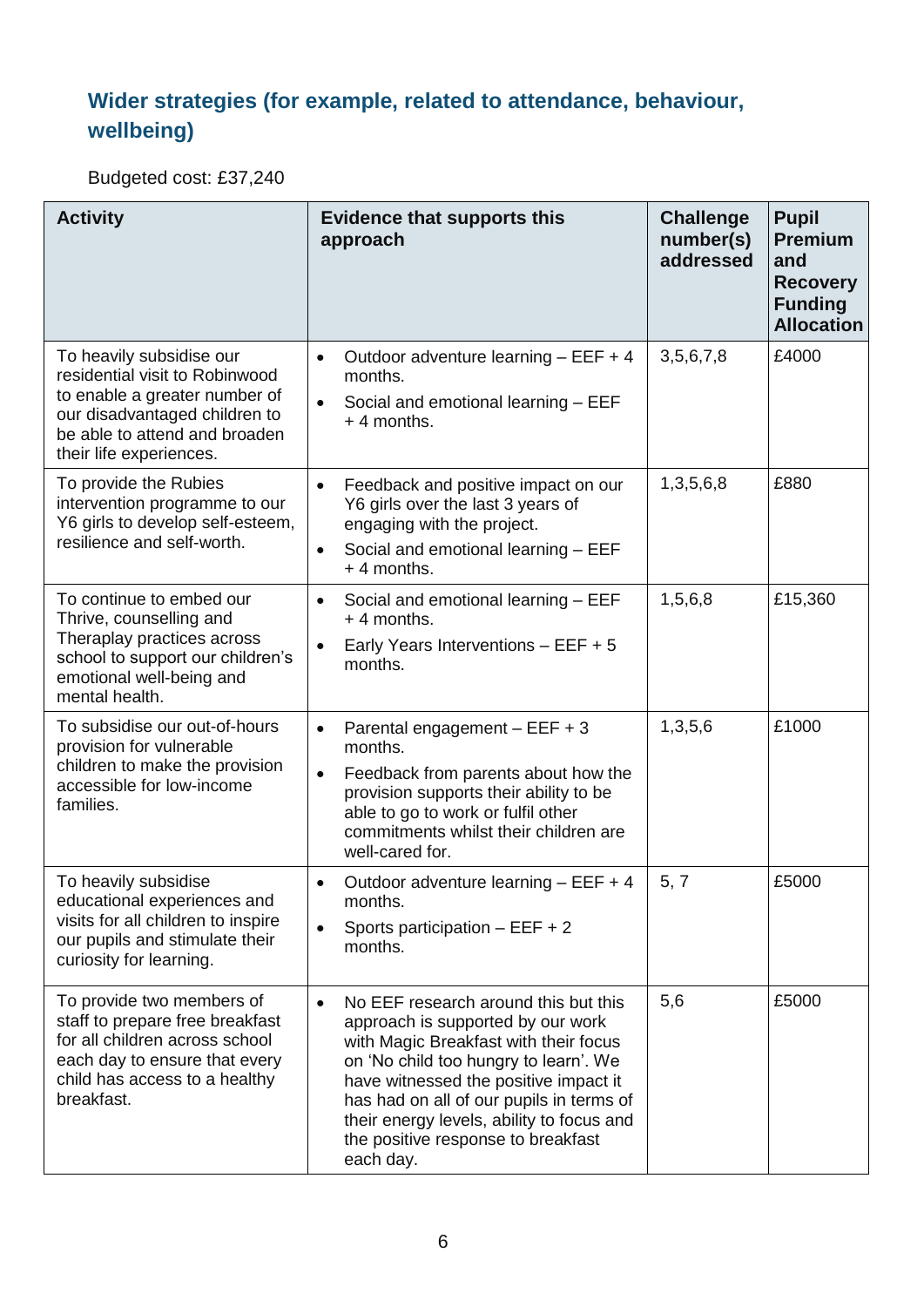| To provide free fruit for KS2<br>children each day as a healthy<br>snack to ensure that children<br>are not hungry and able to<br>maintain concentration. | $\bullet$ | We have witnessed the positive<br>impact daily fruit has had on all of our<br>pupils in terms of their energy levels,<br>ability to focus and the positive<br>response to fruit being available each<br>day.                                                                                                                                    | 5,6     | £4000 |
|-----------------------------------------------------------------------------------------------------------------------------------------------------------|-----------|-------------------------------------------------------------------------------------------------------------------------------------------------------------------------------------------------------------------------------------------------------------------------------------------------------------------------------------------------|---------|-------|
| To participate in the TVCA<br>(Tees Valley Combined<br>Authority) Careers and<br>Aspirations Pilot.                                                       | $\bullet$ | Raising aspirations is a key role of our<br>school, particularly in a context of high<br>levels of deprivation and<br>unemployment.                                                                                                                                                                                                             | 3, 6, 7 | £1000 |
|                                                                                                                                                           |           | A number of research studies have<br>focused on career-related learning in<br>schools. Previously we have worked<br>on a number of projects, including<br>Shine in collaboration with Durham<br>University and STEM, with a focus on<br>raising the aspirations of our pupils<br>and their awareness of career<br>opportunities for the future. |         |       |

# **Total budgeted cost: £** *145,580*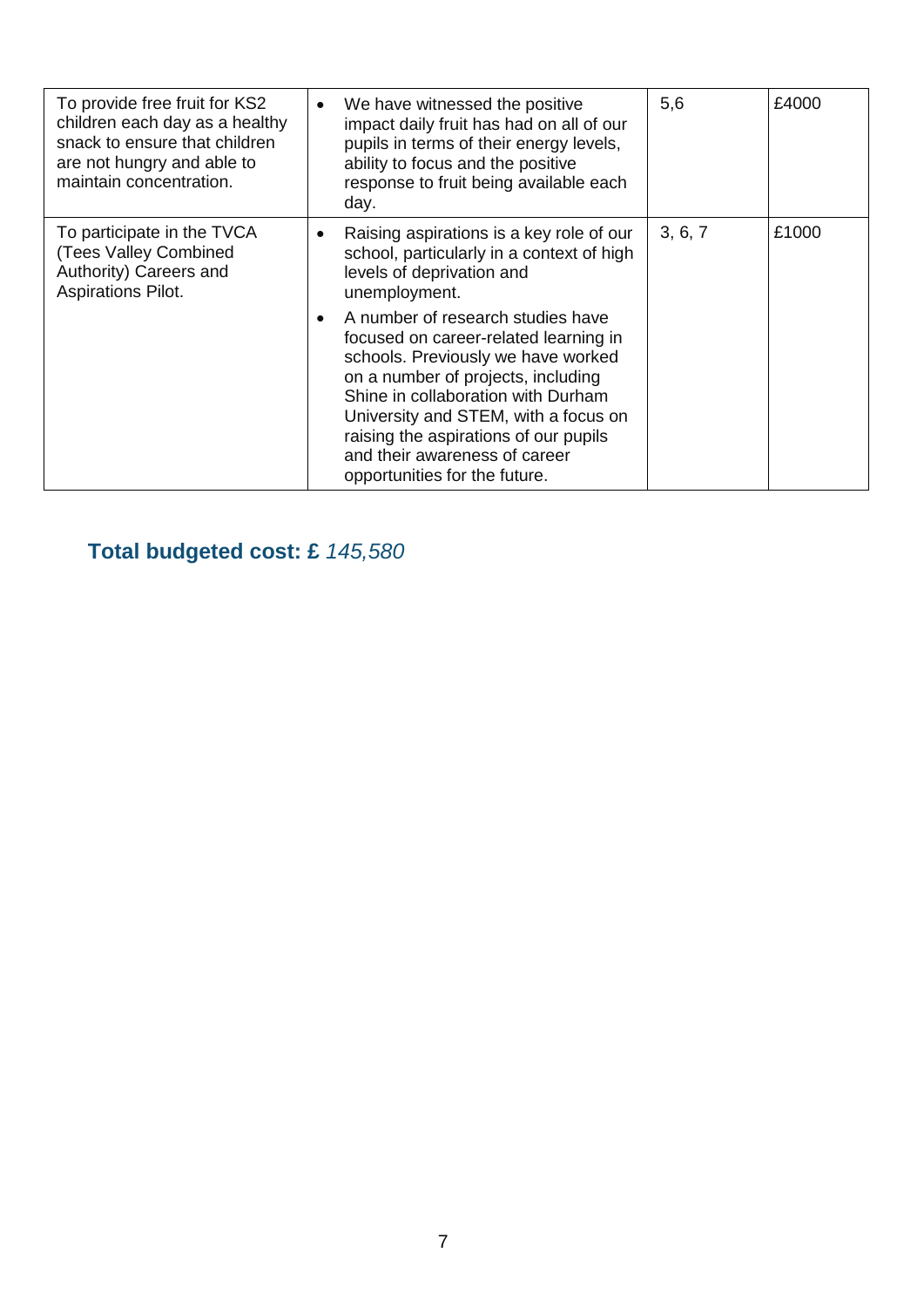# **Part B: Review of outcomes in the previous academic year**

#### **Pupil premium strategy outcomes**

This details the impact that our pupil premium activity had on pupils in the 2020 to 2021 academic year.

Due to COVID-19, performance measures have not been published for 2020 to 2021, however, we have utilised non-statutory assessments during the summer term 2021 to measure pupil outcomes and to identify gaps in learning to inform our recovery strategy. Our data analysis shows the following:

- In EYFS, 39% of our disadvantaged pupils achieved GLD. This is reflective of the significant impact lockdowns have had on our youngest pupils who have missed a significant proportion of their time in Nursery. This highlights the importance and significance of the earliest years in school.
- In KS1, 53% of our disadvantaged pupils were working at the expected standard or above in reading, writing and maths. Again, this is reflective of the significant disruption to the learning of our youngest children, with a significant proportion of their Y1 teaching being interrupted by lockdowns. Our youngest KS1 children also found accessing remote learning more challenging than our older children. Although we provided families with a wealth of support including access to laptops, iPads and wifi cards, many of our KS1 pupils did not fully engage with the provision on offer. Therefore, our recovery curriculum seeks to address the gaps in learning that have emerged as a result and support our children in making excellent progress.
- $\bullet$  In KS2:
	- o 82% of disadvantaged children were working at the expected standard or above in SPaG.
	- o 89% of disadvantaged children were working at the expected standard or above in reading.
	- o 85% of disadvantaged children were working at the expected standard or above in maths.
	- o 70% of disadvantaged children were working at the expected standard or above in writing.

This reflects the positive impact that our Pupil Premium strategy has had on our pupils not just in the 2020/21 year but also throughout their time at Bankfields.

As a result, we feel that the implemented actions from the 2020/21 strategy have been successful, particularly those targeted around emotional wellbeing. This is imperative in our setting, but was even more prevalent during the pandemic.